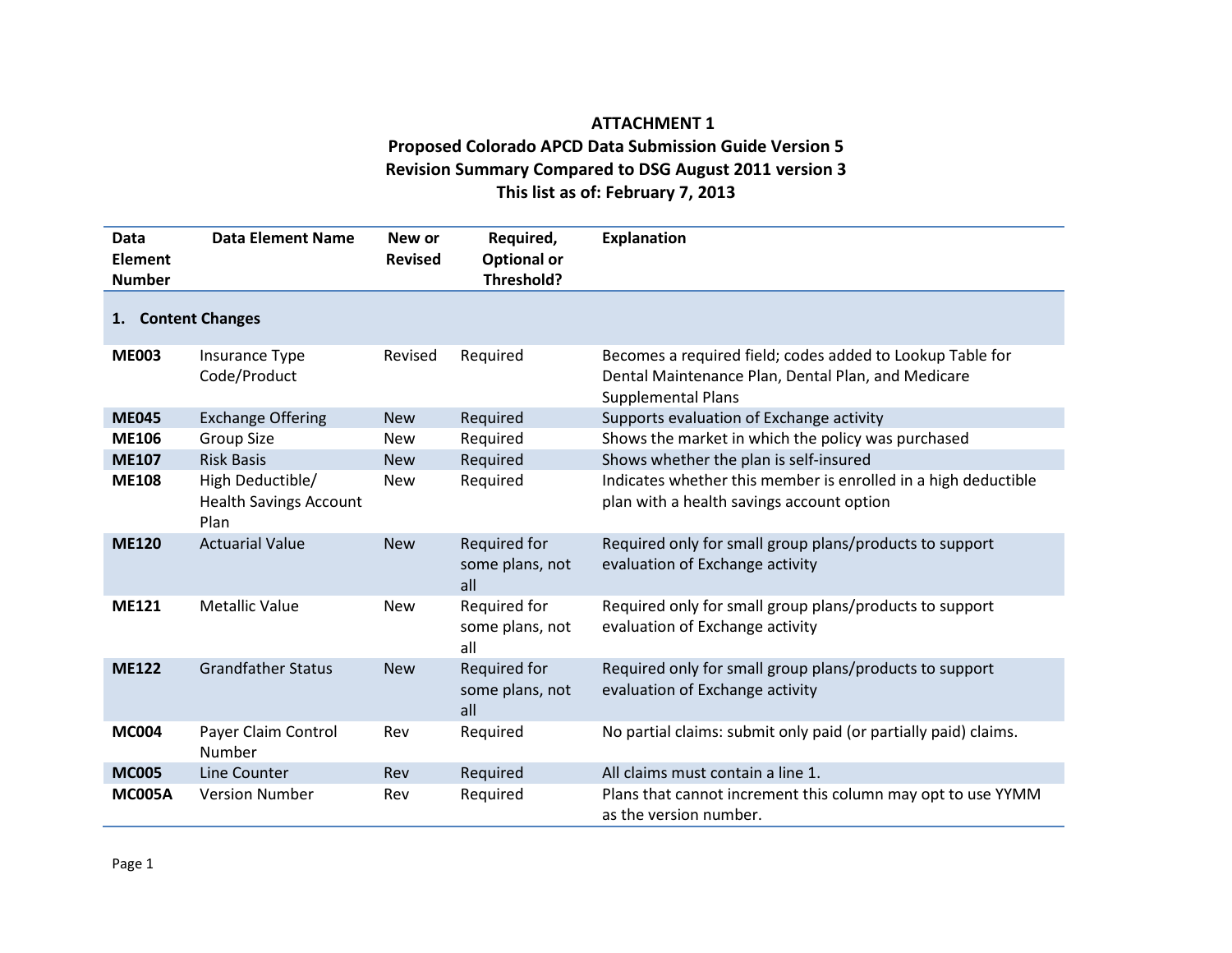| Data<br><b>Element</b><br><b>Number</b>       | <b>Data Element Name</b>                             | New or<br><b>Revised</b> | Required,<br><b>Optional or</b><br>Threshold?                        | <b>Explanation</b>                                                                                                                                              |
|-----------------------------------------------|------------------------------------------------------|--------------------------|----------------------------------------------------------------------|-----------------------------------------------------------------------------------------------------------------------------------------------------------------|
| <b>MC024</b>                                  | Service Provider<br>Number                           | Rev                      | Required                                                             | Payer assigned service provider number.<br>REVISION: Submit facility for institutional claims; physician or<br>healthcare professional for professional claims. |
| <b>MC054</b>                                  | <b>Revenue Code</b>                                  | Rev                      | Required for<br>Institutional<br>Claims Only                         | Clarifies when this code is required                                                                                                                            |
| <b>MC055</b>                                  | <b>Outpatient Procedure</b><br>Code                  | Rev                      | Required for<br>Outpatient<br><b>Claims Only</b>                     | Clarifies when this code is required                                                                                                                            |
| <b>MC056</b>                                  | Procedure Modifier-1                                 | Rev                      | Required for<br>Outpatient and<br>Professional<br>Claims Only        | Clarifies when this code is required                                                                                                                            |
| <b>MC057</b>                                  | <b>Procedure Modifier-2</b>                          | Rev                      | Required for<br>Outpatient and<br>Professional<br><b>Claims Only</b> | Clarifies when this code is required                                                                                                                            |
| <b>MC201A</b><br><b>Thru</b><br><b>MC201M</b> | Present on Admission<br>Diagnoses Primary plus<br>12 | <b>New</b>               | Required for<br>Inpatient only?                                      | See new Lookup Table B-1D for codes.<br>Needed for analytics and reporting.                                                                                     |
| <b>MC202</b>                                  | <b>Tooth Number</b>                                  | <b>New</b>               | <b>Required for</b><br><b>Dental Claims</b><br>Only                  | Tooth number or letter identification when provided on dental<br>claims                                                                                         |
| <b>MC203</b>                                  | <b>Dental Quadrant</b>                               | <b>New</b>               | Required for<br><b>Dental Claims</b><br>Only                         | Needed for analytics and reporting                                                                                                                              |
| <b>MC204</b>                                  | <b>Tooth Surface</b>                                 | <b>New</b>               | Required for<br><b>Dental Claims</b><br>Only                         | Needed for analytics and reporting                                                                                                                              |
| <b>MC205</b>                                  | ICD-9-CM Procedure<br>Date                           | <b>New</b>               | Required                                                             | <b>Inpatient Claims Only</b>                                                                                                                                    |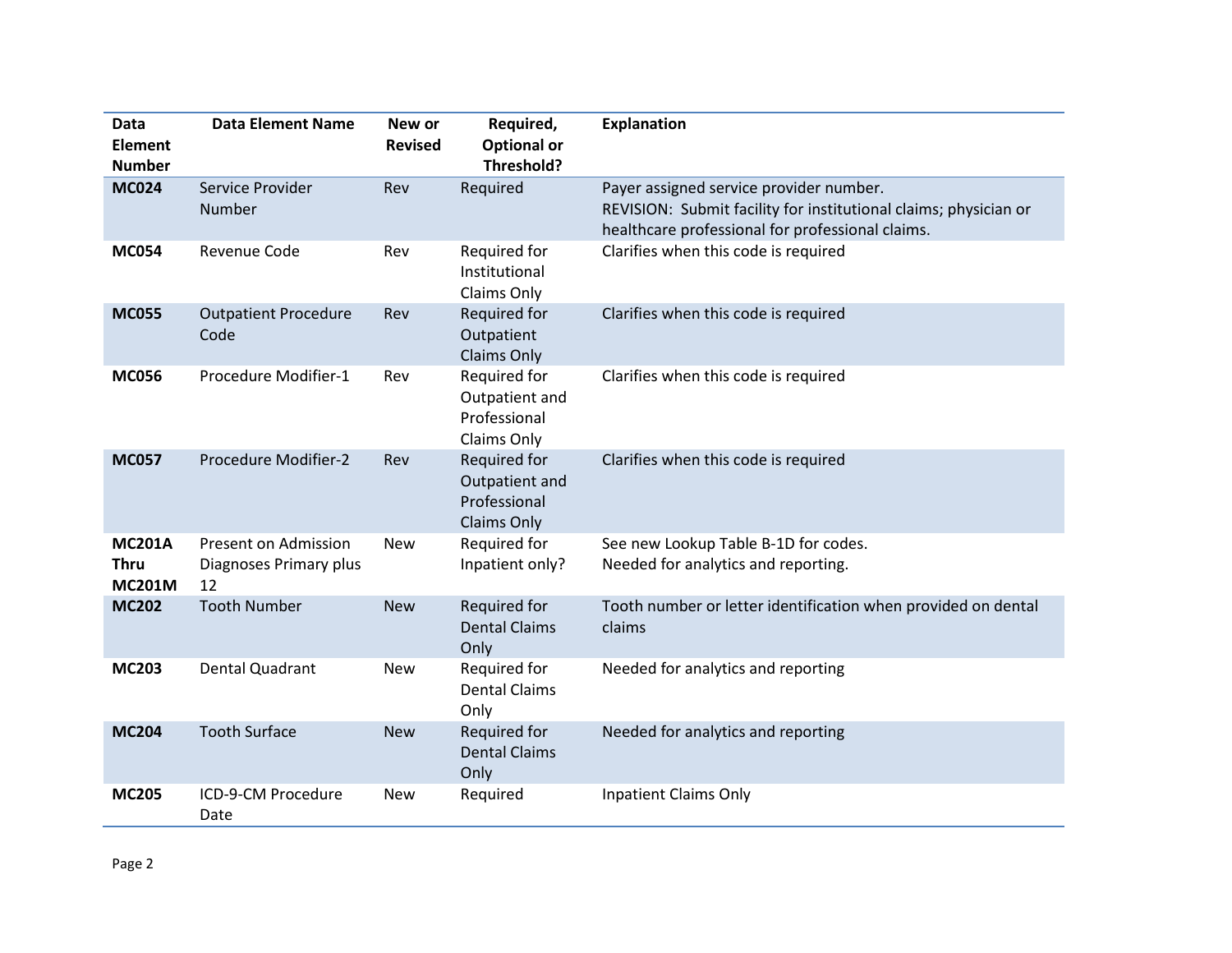| Data<br>Element<br><b>Number</b>          | <b>Data Element Name</b>                    | New or<br><b>Revised</b> | Required,<br><b>Optional or</b><br>Threshold? | <b>Explanation</b>                                                                                                                                                                                                              |
|-------------------------------------------|---------------------------------------------|--------------------------|-----------------------------------------------|---------------------------------------------------------------------------------------------------------------------------------------------------------------------------------------------------------------------------------|
| <b>MC058A</b>                             | ICD-9-CM Procedure<br>Code                  | <b>New</b>               | Required                                      | <b>Inpatient Claims Only</b>                                                                                                                                                                                                    |
| <b>MC205A</b><br>thru<br><b>MC205E</b>    | ICD-9-CM Procedure<br>Date                  | <b>New</b>               | Required                                      | <b>Inpatient Claims Only</b>                                                                                                                                                                                                    |
| <b>MC058B</b><br>through<br><b>MC205E</b> | ICD-9-CM Procedure<br>Code                  | <b>New</b>               | Required                                      | <b>Inpatient Claims Only</b>                                                                                                                                                                                                    |
| <b>MC206</b>                              | <b>Capitated Service</b><br>Indicator       | <b>New</b>               | Required                                      | Allows identification of alternative payment methodologies<br>Yes-Capitated<br>Yes-Bundled Payment<br>Yes - Accountable Care Organization<br>Yes-Other<br>No<br>Unknown-                                                        |
| <b>PC201</b>                              | <b>Version Number</b>                       | <b>New</b>               | Optional                                      | The version number of this claim service line. The original claim<br>will have a version number of 0, with the next version being<br>assigned a 1, and each subsequent version being incremented by<br>1 for that service line. |
| <b>PC202</b>                              | Date Prescription<br>Written                | <b>New</b>               | Required                                      |                                                                                                                                                                                                                                 |
| <b>PC047a</b>                             | <b>Prescribing Physician</b><br>Provider ID | <b>New</b>               | Required                                      |                                                                                                                                                                                                                                 |
| <b>PC047b</b>                             | <b>Prescribing Physician</b><br><b>DEA</b>  | <b>New</b>               | Optional                                      | Creates a separate field for this data.                                                                                                                                                                                         |
|                                           | 2. "Housekeeping" Changes                   |                          |                                               |                                                                                                                                                                                                                                 |
| <b>HD002</b><br><b>HD003</b>              | Payer Code<br>Payer Name                    | Rev<br>Rev               | Required<br>Required                          | This value is assigned by CIVHC to each payer.<br>This value is assigned by CIVHC to each payer.                                                                                                                                |
|                                           |                                             |                          |                                               |                                                                                                                                                                                                                                 |